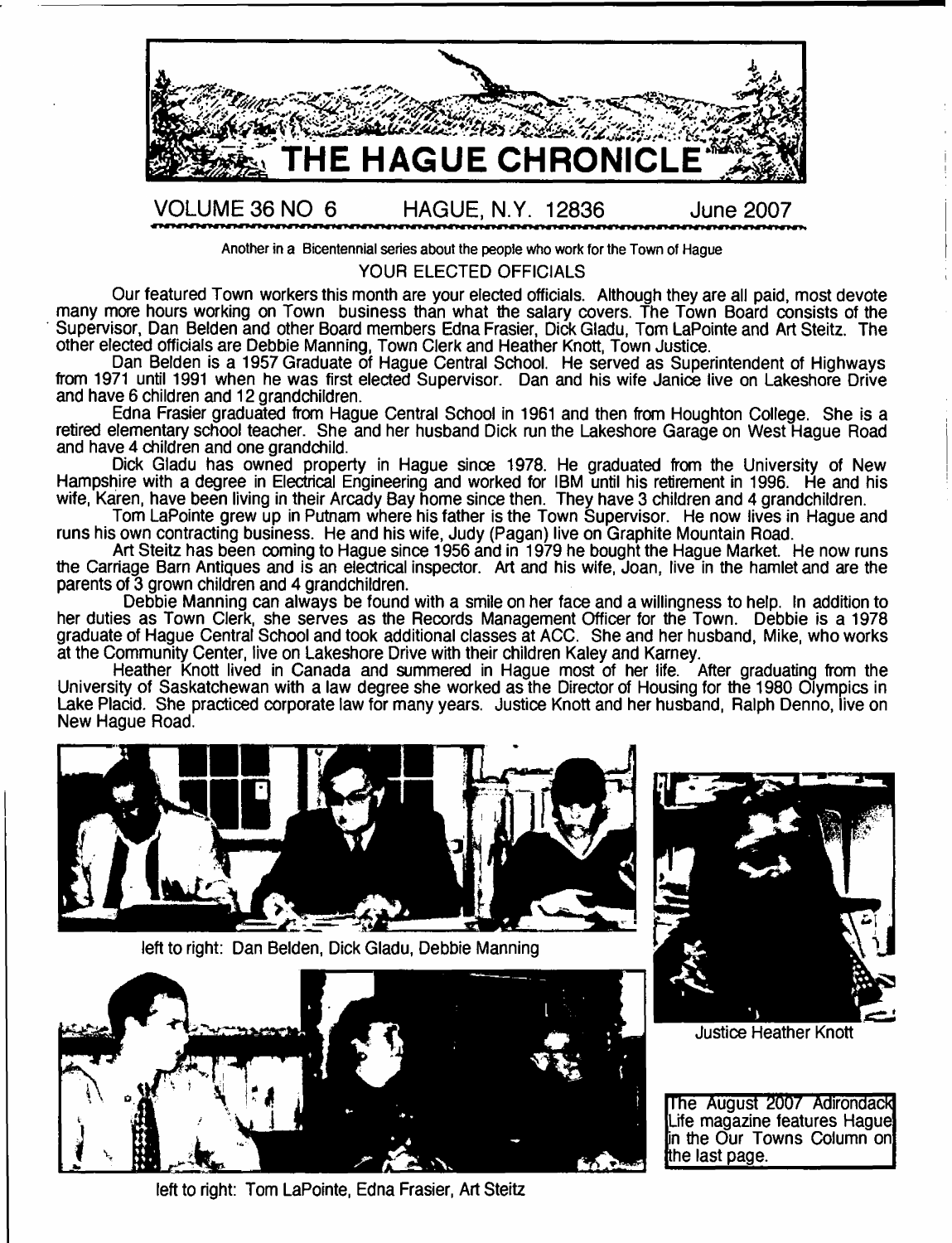Congratulations and thanks to bur Senior Parade Float Committee! Under the able direction of Pat McDonough, Crew Volunteers Shirley & Don Carey, Ray Snyder, Shirley Smith, Gladys Graser & Joan Steitz came up with a WINNER - Best Hague Historical/Bicentennial Presentation! They erected a replica of the Graphite Elephant Rock & the old Graphite Mine 'Ice Cave' - bats & all!! All the Senior projects did well that day ... the Food Concession, the White Elephant<br>tables and the Raffle. Those 'Red and the Raffle. Sweatshirts' were 'busy beavers' all day - job

well done! On Monday, June 25th, the Club is sponsoring a 55-ALIVE DRIVER COURSE from 9 am - 4 pm at the Hague Community Center. Instructor is Charlie Antonetti and fee is \$10. Please bring your own lunch. Registration is now at capacity, but if you need the course, can call to see if there are any cancellations - Madeline Pelkey at 543-6130.

Tuesday, June 26th - will be our monthly meeting at the Community Center starting at noon. It will be The Swinging Seniors' Luncheon - catered by Burleigh's Cafe. This is our 'Thanks to Us' treat after such a busy Memorial Day. We hope to have available for viewing this year's Parade Album which is presently in the works for us by Shirl Vickerson. Also, Julie Coons representing the GF National Guard may be with us. She had to cancel out in May but is hoping to make it this month. We look forward to her true stories<br>about our soldiers in Iraq.  $\ldots$  mp about our soldiers in Iraq.

## HISTORICAL SOCIETY MEETING

The annual meeting of the Hague Historical society will take place on Monday,<br>June 25, 2007 in the Community Center. in the Community Center. Refreshments will be served at 7 pm and the exhibit "Here's Hague" in the Clifton F. West Memorial Room of the Hague Historical Museum will be open for viewing.

The business meeting will begin at 7:30 pm followed by the program. David DeFranco,<br>Haque Town Naturalist will give a Hague Town Naturalist will give a presentation, "Bats - Hague's Natural History," on the inhabitants of the Graphite Mines.

Members of the public are invited to attend. Anyone interested in the history of Hague is encouraged to join the Society and be part of the promotion and preservation process.

The Hague Chamber of Commerce will hold its 4th Annual Art Show at the Hague Creek Antiques & Gifts Cafe on Friday, June 29, 2007 from 6-8 pm. The show will feature local artists Marianne Kuhn, Jim O'Toole, Jerry Shelton, Bruce Frank and Jeanne Dupre. Light refreshments will be served and the suggested donation is \$3.

## GRACE MEMORIAL CONCERTS

Historic Grace Memorial Chapel on Sabbath Day Point will be the venue for the Prometheus Brass Concert on Saturday, July 7, 2007 at 8 pm. program will include music of Joplin, Gershwin, Gabrieli, Ramsoe and other light classics. Freewill donations(suggested-\$5) to help defray the costs of the concert will be taken at the door

Prometheus Brass is made up of professional musicians from the New York City area. In addition to numerous concerts throughout the New York area, they, have been heard on WAMC Public Radio and the Saugerties Pro Musica series. The group has performed at Grace Chapel, Silver Bay Association and the Ticonderoga Festival Guild in several past seasons. Individually they perform with a wide variety of groups in New York, from Broadway shows to symphony orchestras.

The second concert of the season will feature the Silver Bay String Quartet on Saturday, July 14th at 8 pm.

## MUSIC IN THE PARK

Mark your calendars for the following dates. All performances will be held in the Hague Town Park at 7:30 pm. In case of inclement weather the program will be held at the Community Center. The performers will be on July 11 - Smith and Von Tury; July 18 - Idlefolk; July 25 - Silver Bay String Quartet.

## UPCOMING NATURE TALKS

June 28: "Lake George Fish: Natural History and Ecology", Emily Zollweg, NYSDEC Senior Aquatic Biologist, 7 pm at LGLC office.

July 12: "Zebra Mussels in Lake George", John Wimbush, Darrin Fresh Water Institute Researcher, 7 pm at LG A office.

July 26: "Rattlesnakes at Lake George: What you Need to Know but Were Afraid to Ask", Bill Brown, Associate Professor Emeritus of Biology at Skidmore College, 7 pm at LGLC office.

| THE HAGUE CHRONICLE is mailed out by volunteers on the Thursday after the third Tuesday of each month. |  |
|--------------------------------------------------------------------------------------------------------|--|
| The news deadline is six days earlier. Please email news or questions or send to the address below.    |  |

*The Hague Chronicle* **is supported by its readers and you may send your yearly tax deductible contribution to: THE HAGUE CHRONICLE**

**Hague, New York 12836-0748**

| ס <del>ו</del> י וטיטטסאו הוטו ישטאוי                   |                                                             |      |  |
|---------------------------------------------------------|-------------------------------------------------------------|------|--|
| Editor: Dorothy Henry                                   | Publisher: Judith Stock (518-543-6517)                      | 6/07 |  |
| <www.thehaguechronicle.org></www.thehaguechronicle.org> | <haguechronicle@nycap.rr.com></haguechronicle@nycap.rr.com> |      |  |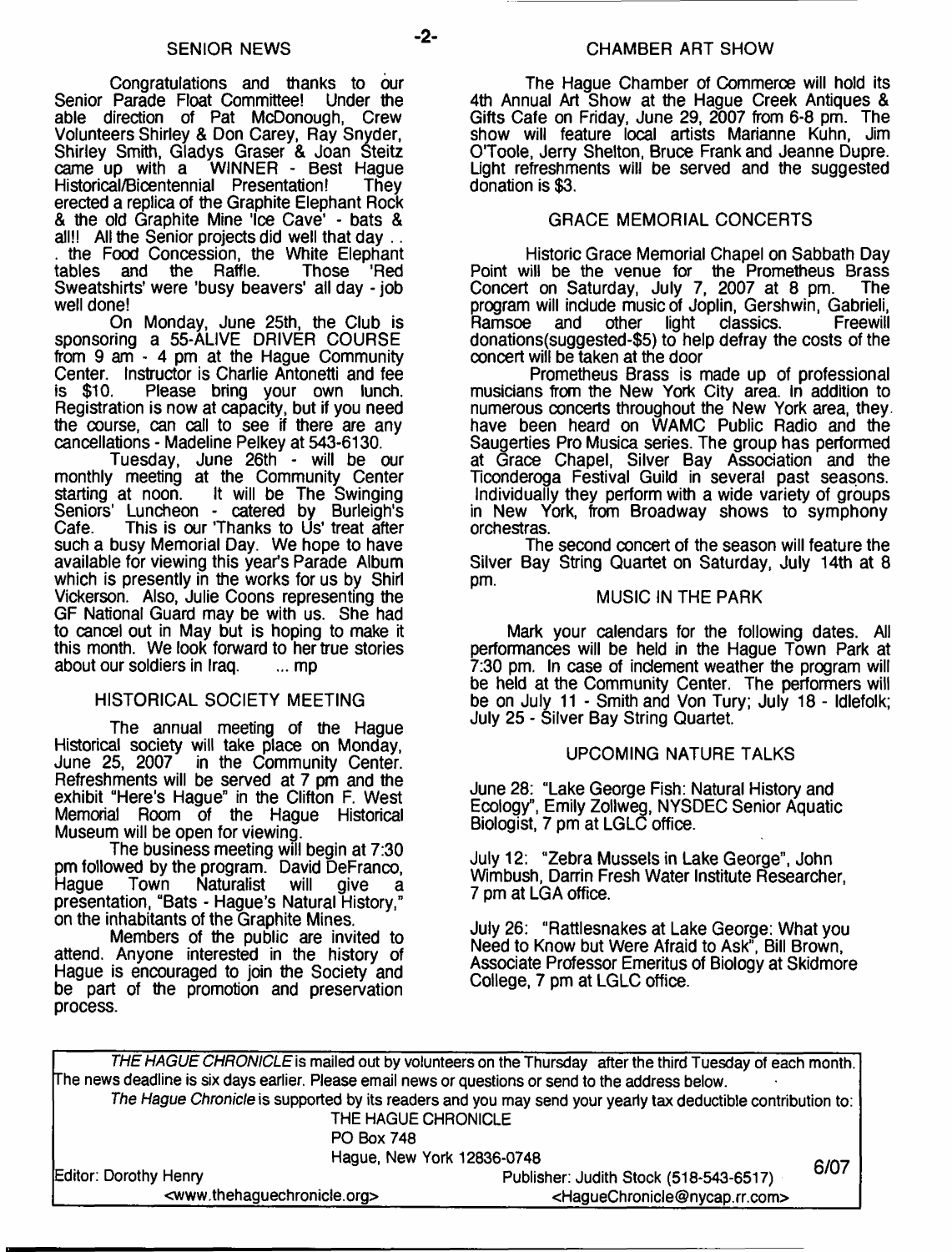#### HAGUE BICENTENNIAL MEMORIAL DAY

Saturday, May 26th, in the Town of Hague, a Memorial Day Celebration was held, the likes of which has never been seen in our small hamlet. The FUNFEST AT THE BEACH was outstanding. WOKO Radio Personality Steve Pelkey and The Cambridge Band filled the air with festive sounds, tempting food aromas were abundant, kids enjoyed the games & face painting, vendors offered enticements for the browsers and the Dunking Booth cooled off many an unsuspecting volunteer much to everyone's glee! New this year was Linda Benway's Doggie Show which drew a record number of 'competing pups' and for a first-time effort was a 'howling' success.

The GOD BLESS AMERICA PARADE was the BIGGEST, BOLDEST & BRIGHTEST our Village has ever observed. Thanks to our newly created Veterans' Monument accompanied by the Marine Colorguard, Veterans and Reenactors with muskets & cannons, the Memorial segment of the lineup was much more expressive. One was well aware that this was in fact, a MEMORIAL DAY Following this presentation, with<br>an Belden as Grand Marshall, the Supervisor Dan Belden as Grand Marshall, formation included six marching bands plus an old fashioned Ragtime Calliope, Shriners & Clowns, several Creative Floats, Classics and so much more with a total of 96 units.

The MEMORIAL SERVICE at the beach was totally impressive. Guest Speaker, Brigadier General James O'Toole delivered a speech that in part was very personal to many of Hague's old families. His words expressed the epitome of why we were all assembled there that day - why we must always remember and give thanks. In keeping with this spirit were also music, prayers by Deacon Bob Wubbenhorst and Rev. Rusty Bissell, Flag Salute by John McDonald, and James Balcom's Diary, "Decoration Day, 1890" read by Shane Graser. Frank Koenig of the American Legion and Ray Mury, President of the HVFD gave the Dedications. In the awesome silence that followed we heard... Drum Rolls .. Musket & Cannon Fire. . and Taps! A fitting end to Hague's DAY TO REMEMBER! ... mp



#### PARADE WINNERS

1) BEST IN PARADE to Peter Foster - "An Adirondack Landscape<sup>"</sup><br>2) MOST CREAT

MOST CREATIVE to The Delarm Sisters -Sherri Ginn & Sally Rypkema - "Refreshment Time"

3) BEST HAGUE HISTORICAL/BICENTENNIAL to the Hague Senior Club - "Hague Landmarks"

4) MOST PATRIOTIC to the Hague Creek Cafe & Antiques - "Hurray for the Red, White & Blue"

5) BEST YOUTH to Debbie & Mike Manning & Crew - "Happy Birthday, Hague"

6) HONORABLE MENTION - ADULT to Silver Bay - "Mind, Body & Spirit"

7) HONORABLE MENTION - YOUTH to Grady Forsyth & Dennis & Martin McDonough - " The Jolly Golly Clowns"

#### NOTES OF APPRECIATION

The PARADE COMMITTEE - Madeline Pelkey, Emily Cobb, Pat McDonough, Gladys Graser, Dottie Henry, Shirley Smith, Don & Shirley Carey, Ray Snyder, Joan Steitz & Christine lanson - extends their appreciation to all those who supported, participated and/or attended Hague's Memorial Day Celebration. Special thanks go to the Hague Town Officials & Staff, the Hague Chamber of Commerce, The Kiwanis Club, the Stewart's Shops, Walmart, and all the many private donors who helped meet expenses.

For advertising we thank The Chamber of Commerce, Hague Creek Cafe, The Hague Motel, Lakeshore Garage, Snug Harbor South, Christopher Chevrolet, Martin Fitzgerald Contractor, Graphite Mt Best Electric, Dockside Landing, Martucd's Restaurant, Alison Craig Realty , WOKO Radio & The Reale Construction Co. Thanks also to The Hague Chronicle, Post Star, Lake George Mirror, GF Chronicle & Times of Ti. We also want to thank Art Hatfield who designed & created our Veterans' Memorial, Christine lanson & Pat McDonough who created the Veterans' Name Panels, & Steve Pelkey & Lisa Lemieux of WOKO for the CD production. We thank the Marines, American Legion, Veterans & Reenactors. We thank the Parade Judges, Joyce Barker, Craig Lonergan & John McDonald. We thank especially Gene Moran and Ray Snyder for their Traffic Control efforts. Thanks also to the Hague Fire Department for their participation and for that tasty Chicken Barbecue which capped off the day. Sincere thanks to all of you who help us to ensure that Hague's Memorial Day Tradition remains a reality! ... mp

*"Today is especially significant for us here in Hague because we gather not only to commemorate the great sacrifices our service men and women have made through the generations, but it officially begins* **Hague's summer long Bicentennial Celebration.** *bicentennial observance offers us an opportunity to take a look back at two centuries of history of this small lakeside town and consider the many contributions it has made to our state and nation.* "

**...from Memorial Day 2007 remarks of Brigadier General James OToole**

**photo by s. beat y**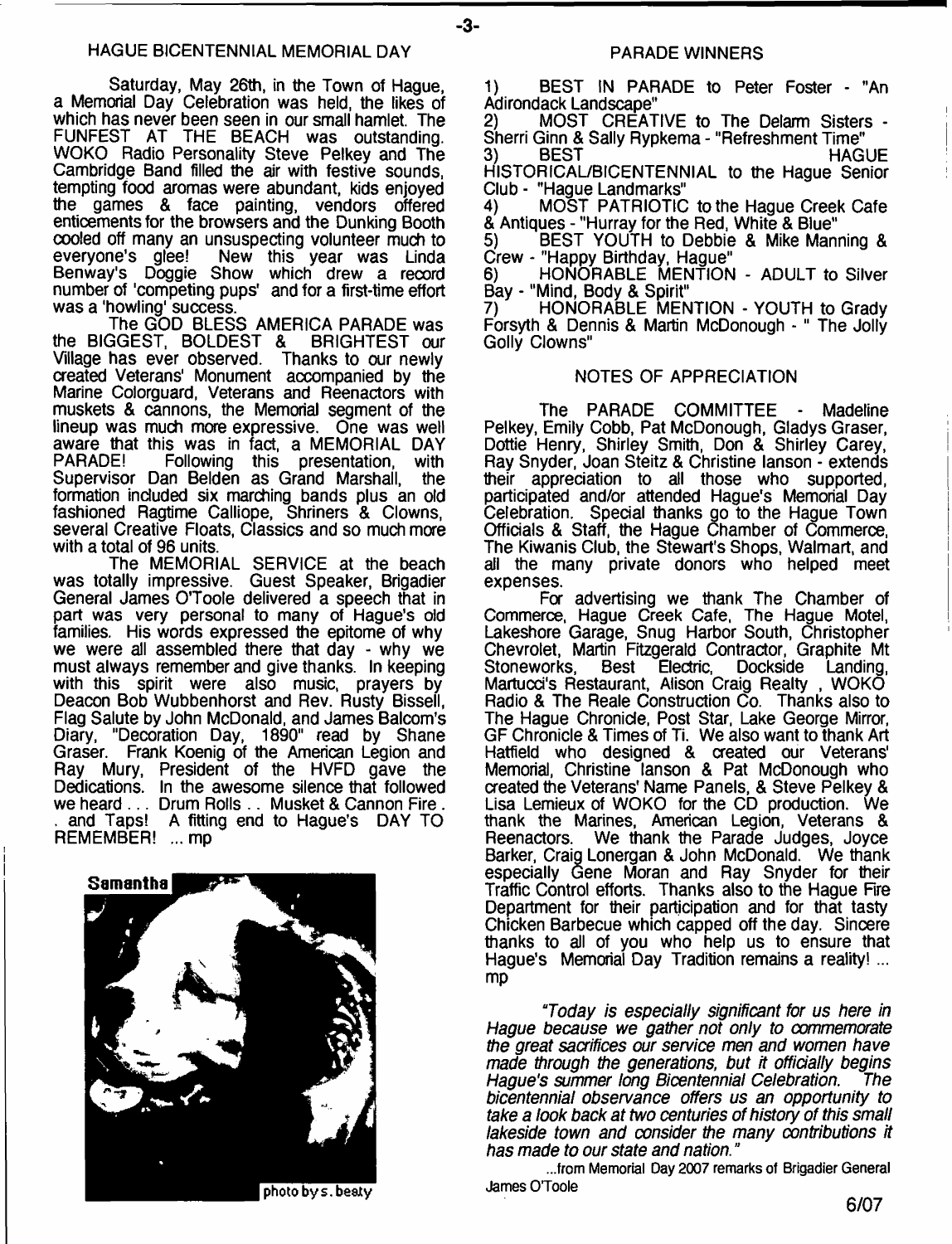Vice-Chairman Martin Fitzgerald, II opened the meeting in the absence of Chairman Robert<br>Goetsch. Also present were Donna Cameron. Also present were Donna Cameron, Glenn McKee, Bill Pittman, Lindsay Mydlarz and George lanson.

## GLADING (12.18-1-51 9606 Lakeshore Drive (TR-1)

The application for a variance requesting more than 25% increase of square footage to a legal pre-existing non-conforming house and for being less than 50 feet from the Lake was approved.

## PLANNING BOARD - 6/7/07

Chairman Swanson and Board members John Brown, Pam Peterson, Roily Allen and Peter Foster were present while EJ Siwek and Tim Costello were absent.

1. GLADING (12.18-1-51 9606 Lakeshore Drive (TR-1)

Applicant is requesting a variance for more than 25% increase of square footage (by enlarging the second floor 600 sq. ft) to an legal pre-existing non-conforming house which sits 45 1/2 feet from the lake. The Board accepted the plan proposed with the condition that, in addition to the stormwater plan for the house with the addition, a stormwater plan is created and implemented for a second house already on the property.

2. MARCHETTI (93.8-1-10) 5 Bass Bay Rd. (TR-1R)

Applicant's request for an 10' x 10' addition to an existing bedroom was approved.

3. CQRBO (26.6-1-81 36 N. Forest Bav Road **(TR-1)**

The Board approved a modification to a prior approval.

## 4. RYPKEMA (43.5-2-51 9820 Graphite Mt Rd (Hamlet)

ZEO Clark reported that the fence on the property now called the Juniper Shop has been<br>removed. When previously approved, the When previously approved, the conditions included replacing the gate with fencing. She will call Attorney Viscardi for an interpretation.

In other business the Board discussed a draft of the code proposals for Telecommunication Towers. There were duplications in the draft and Chairman Swanson said he would go over it and send it back to Attorney Viscardi.

## TOWN BOARD MEETING - 6/12/07

Supervisor Dan Belden and Board members Art Steitz, Dick Gladu, Edna Frasier and Tom LaPointe were all present.

A moment of silence was held for Thomas Curry and Colleen Smith.

Under Public Comments, George lanson noted that Casella is now charging a fee for recyclables and there had been no previous mention of it to the public. He suggested that if we care about the environmental issue then we should not have charges. Dick Gladu said he was in contact with Casella and hoped to negotiate with them. However, the Hague However, the Hague Chronicle later learned that the negotiations were not successful so if anything is to be done about recycling fees, the Town Board will have to make a decision about alternative methods.<br>Several other people

Several other people expressed concerns about various issues, among them Harriet and Hannah Cole, Linda Benway, Joe McCranels and Rudy Meola.

Joe McCranels mentioned a winter reenactment group will be at Fort Ticonderoga next March to celebrate the 250th anniversary of Rogers Rangers at Rogers Rock. He would like to plan an event around that at the cross country ski area at Rogers Rock Park and the Board voted to support the effort.

## Committee Reports:

-4-

Assessor/Justice - Dick Gladu said that the final equalization rate is 70.5%. The BAR met and there were only 6 requests for minor changes. Dick Gladu, Dan Belden and David Martucci are to meet to develop a position on whether or not to suggest a reevaluation next year.

CARE/Enhancement Committee - The Food Pantry is open every week from 1 - 2 pm. There is plenty of food. The enhancement work at the Town Park has been delayed and they will wait to start the project after the Swim/Triathlon weekend. They will then have 6 1/2 weeks to get everything ready before the Bicentennial Celebration. The Enhancement Committee had recommended spending up to \$1000 on the area in front of the Baptist Church but Edna Frasier put that on hold for now.

Highway - The highway department picked up 120 cubic yards of non-process materials and<br>160 cubic yards of metal. The Board will 160 cubic yards of metal. advertise for a company to pick it up.

Personnel - A revised personnel manual has been sent to each Board member to review.

Planning & Zoning - The Planning Board is looking at ordinances on cell towers.

Recreation/Promotion & Youth - Fifteen young people have signed up so far for Silver Camp, the summer camp at Silver Bay. Karen Laundree from the Chamber of Commerce mentioned that an ESPN Bass Tournament was taking place in Hague the weekend that was coming up.

Town Park/Beautification - The Park personnel has been hired for the summer.

Con't on page 5 - Town Board



**Happy Fourth of July!**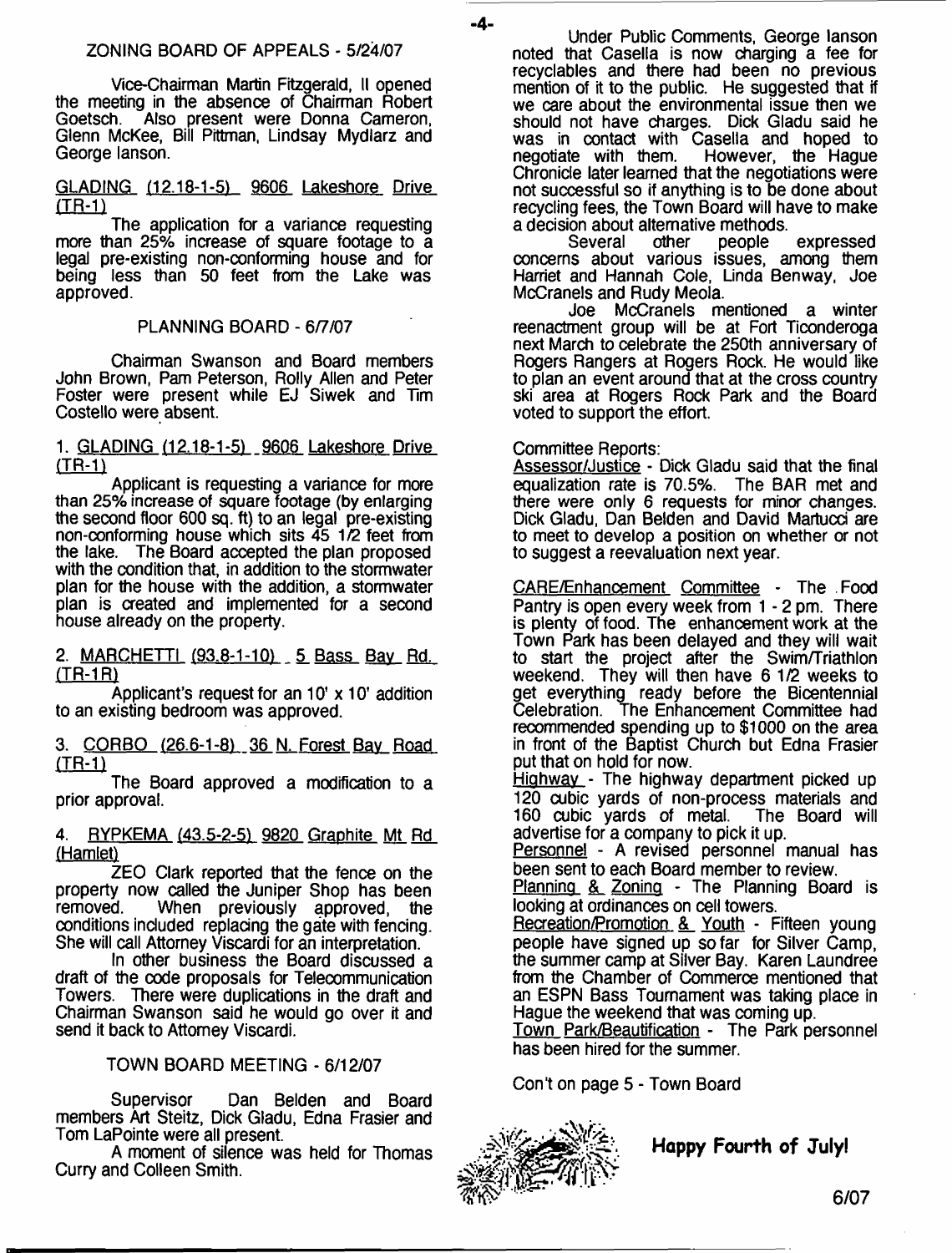1. Heard a report on the steps to be taken with regard to the Noise Ordinance. At the July 10th Board meeting they will pass a resolution to hold a public<br>hearing which will be held on August 14th hearing which will be held on August 14th. September the proposal will go to the Board of Elections for placement on the ballot and on November 6th, qualified voters in the Town of Hague will vote on it.

- **5**-

2. Heard a report on possible locations for cell towers and work that is being done to get the process moving.

3. Received communications from Randy Engler, Rudy Meola and the Hague Senior Club.

4. Learned that Cornell Cooperative is collecting new and slightly used children's books and that Cathy Clark has put a box in the lobby for drop-off until August 1st.

Approved a request from Cathy Clark for the Community Center to be an official spot for the 5th<br>Annual Duck Race sponsored by Pride of Duck Race Ticonderoga.

6. Approved a change from hourly to salaried position for the Court Clerk.

7. Approved a disbursement method for the additional work stipend for the ZEO.

## Countv Report

Supervisor Belden stated that the Warren County Board of Supervisors is asking all department heads to submit a budget with no increases. Payroll expenses have gone up and the County has to make a decision about additional buildings that are needed. Nick Caimano, County Budget Officer who was in attendance, stated that 20,000 people visit the County Social Services each year.

## TRANSFER STATION CHARGES

The Town Board approved, and Supervisor Belden signed, a contract with Casella Waste Management that charges new fees. The cost of the bags has gone up and there is a charge for recydables even when depositing trash.

## REVIEW TOWN "FREE" DAY

Jim Henderson wrote to the Town Board in May of his concern about the scheduling of the "free" day of collecting non-process and metal. He stated, "Again this year the days are a Wed and Thurs in early June when many 'summer residents' are not able to utilize the benefit." He goes on to suggest that some attention be given to changing the dates.

## PUSH FOR TAX CHANGES

With Councilman Dick Gladu from Hague, John Whiteley from Ticonderoga, Bert Windle from Putnam and other concerned citizens across the state pushing the State legislature, some real effort is being made to change the school tax structure in New York.

Unfortunately one measure - bill S1619 was passed by the Senate, but it did not get through the Assembly this session.

On Saturday, June 30, 2007, the Town of Hague will be filled with participants, their families, volunteers, commercial representatives, tourists, spectators and regular town folk. The Lake George Open Swim and the North Country Triathlon are the attractions for this crowd and everyone is invited to share in the festivities but parking will be very limited. Because of the large number of people, it is important for everyone to ensure safety and sanity by following a few basic suggestions.

Randy Engler, Triathlon Race Director, notes that participants will be on the roads, both on bikes and on foot. Special care needs to be given when coming out of driveways and driving along Route 9N from 8 am to 1 pm especially at some of the blind corners. It is requested that vehicles not be parked along the route and that any debris is cleared from road shoulders.

The swimmers coming from Lake George are expected to arrive in the early evening. The hub of all the events is the Town Park.

For more information on these events see: [www.swimlakegeorge.org](http://www.swimlakegeorge.org)  [www.northcountrytri.com](http://www.northcountrytri.com)

## WHAT'S YOUR STORY?

Over 18 months ago, the Bicentennial Committee began collecting stories of the growth of Hague in order to have them as an historical record, make them available to the public in a Bicentennial scrapbook and use for publicity for Bicentennial events. These records will then be preserved by the Hague Historical Society and be available for public research.

We had a wonderful response to our initial request but know that people would like to hear more family histories in this Bicentennial year. Would you include your family's story for sharing with others and preserving the history of Hague? How did your family come to Hague? How long has your family lived in Hague? What jobs, activities and organizations were important to your family? Do you know the history of your house, who built it and who lived in it previously? What special anecdotes do you remember about your life in Hague? We treasure these histories and stories and want to add yours to them.

Fa further information, please contact Holly de Buys, PO Box 501, Hague, 12836 or by email to <[aibholly@aol.com>](mailto:aibholly@aol.com).

## FROM CONGRESSWOMAN GILLIBRAND

Our representative, Kirsten Gillibrand, has announced an oral history program for veterans. The program will be documenting veterans' stories throughout NYS and is in cooperation with the NYS Military Museum and the Library of Congress. Rep. Gillibrand serves on the Armed Service Committee.

She has also been calling for action to address rising gas prices and big oil profits.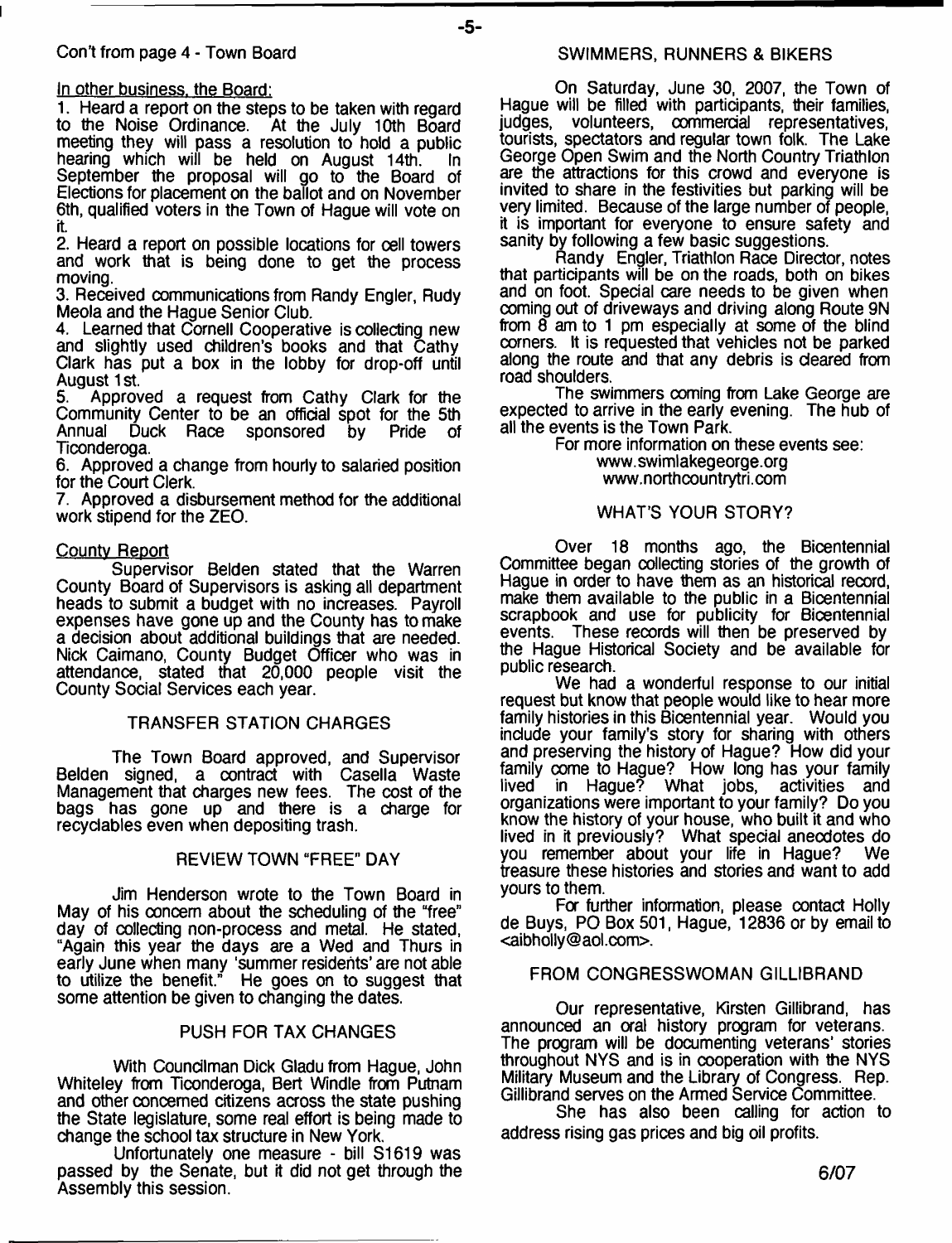

**left to right: Alison Craig, Ken Engler, Holly de Buys, Walt Lender, Graham Bailey, Kemp Dwenger and Roily Allen**

#### LGA ANNUAL MEETING

The Lake George Association (LGA) is fortunate to have many Hague residents on the Board of Directors. At the 120th LGA annual meeting at the Lake George Club on June 16, 2007, Holly de Buys was the latest to be added to the Board. She joined Roily Allen who was reelected, Kemp Dwenger, Graham Bailey and Treasurer Ken Engler. Alison Craig who has supported the LGA and previously served on the Board was named as an honorary Board member. Joining them in the photo above is Walt Lender of Ticonderoga who is the LGA Executive Director.

#### HVFD REPORT

The Haque Volunteer Fire Department (HVFD) thanks all those who turned out for the annual Chicken Bar BQ held in conjunction with the Hague Memorial Parade. Over 300 hungry souls made it a huge success. The department will be providing emergency support to both the Lake George Open Swim and the North Country Triathlon being held on the weekend of June 30. We will also run a coin drop in Hague on June 30 from 9 am -1 pm.

In May there were 4 fire calls using 20.5 man hours and 3 ambulance calls using 41 man hours plus 1 pump drill. Seven members received C.P.R. certification as well. Beginning Aug 17, International Paper Co. will be offering<br>an E.M.T. certification training. Department E.M.T. certification training. Department members and potential members may register for this program.

Have a safe summer - observe safe boating rules.

#### DOG SHOOTING INCIDENT

On Thursday, June 14, John Sheehan of Hauppauge, NY appeared before Judge Heather Knott at the Hague Community Center. He had just been served with misdemeanor charges and his lawyer, Laura Hoffman, moved for additional time and the next calendar date was set for August 2nd. Several members of the local media showed up including Alison Martin from the Post Star; Renee Marsh from CBS Channel 6 in Schenectady; Danielle Ryan from the Times of Ti and a cameraman from Fox 23.

John Sheehan is a Long Island police officer who is accused of a May 27th shooting of a dog while he was jogging past their house. The boxer named Zeus belonged to the Coon family had to be put to sleep after the incident. Many residents who live along the path where he jogged posted signs of concern about the shooting. Sheehan has been involved in other shooting incidents in Hague.

#### MUSEUM OPENING A HUGE SUCCESS

They say "if you build it, they will come" -- and they did! On Sunday, May 20th, more than 100 people put away their gardening tools and their canoe paddles, set down their remote controls, golf dubs and baseball bats, and came for the grand opening of the renovated Clifton F. West Memorial Room in the Hague Historical Museum.

The Historical Society was very pleased at the turnout. In addition to the multi-generations of Hague residents who came, we were joined by representatives from a number of other local historical societies. The opening was preceded by months of work by dedicated volunteers combined with the expertise of consultant, Virginia Westbrook. It was a daunting task to conceive, design, create, write, rewrite, edit and proofread the panels which now dominate the room. A fresh coat of paint, new flooring and blinds gave the room a face-lift that enhances the panels and showcases.

The Museum is now open during the regular business hours of the Community Center and we encourage you to stop in to see these initial exhibits.

... pmm

## SCHOOL BUDGET VOTE

There were 91 votes on the School Budget in May from the total of 644 registered voters in the Town of Hague. A total of 55 "yes" votes and 36 "no" votes added to the votes from Ticonderoga to approve the School Budget for the coming year.

#### SEPTIC SYSTEMS

Although some residents in Town are connected to the sewer system, many more still use septic systems. Please remind your guests that Lake George is drinking water and to help keep septic systems healthy.

Post and follow these LGA recommendations: \*Flush only human waste and toilet paper down the toilet \*Don't let the water run and limit shower length \*Use the dishwasher or washing machine only when full \*Do not put grease or cooking oil down any drain ever \*Never flush the following down a toilet or drain:

Medications, Paint, Paint Thinner, Varnish or Solvents, Motor oil or Gasoline or ANY other Chemicals

- **6**-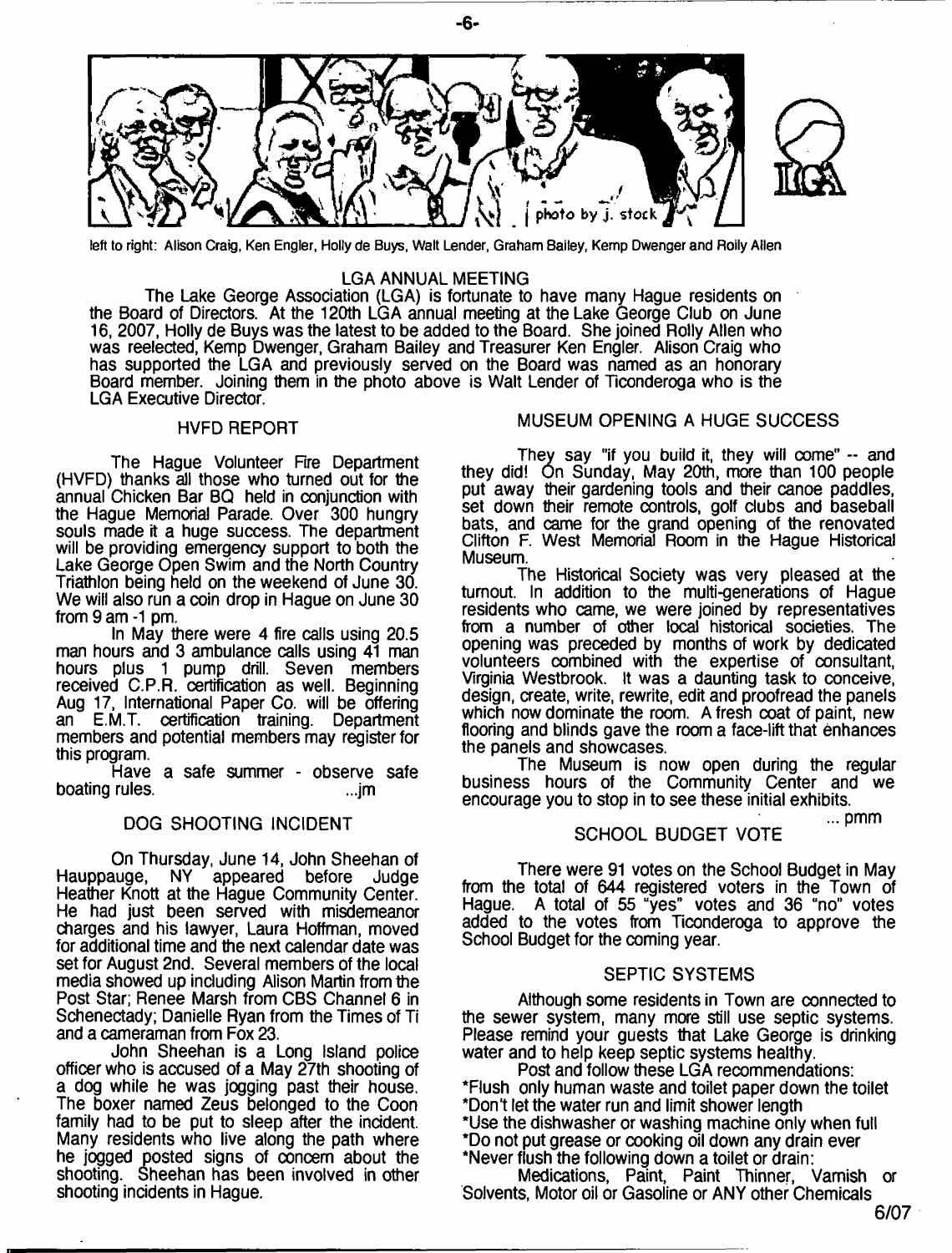## **<sup>~</sup>** *SOUbJVIblGS***<sup>~</sup>**

 $-7-$ 

DIED: Thomas Patrick Curry, 74 years old, of Great Neck and Sabbath Day Point on May 14, 2007. Tom enjoyed 30 wonderful summers at Sabbath Day. He is survived by his loving wife of 40 years, Mary Lou, his son Fr. Thomas O.S.B. and daughters Mary Elizabeth and her husband Tom Williams, Kathleen and her husband Jens Mangels and grandchildren Tommy, Colin Williams and Kaitlin, Ashley and Grace Mangels.

DIED: Colleen Marie "Sissy" Smith of West Hague Road on May 19, 2007. She was a lifetime resident of Hague. Her survivors include her mother, Janice Smith of Hague, a brother, John Smith and a sister Mary Beth Frasier, both of Ticonderoga.

CONGRATULATIONS: To Anthony W. DeFranco, PE of Stantec Consulting of Albany who was recently elected President of the Mohawk Hudson Section of the American Society of Civil Engineers (ASCE). Tony, son of JoAnne and Dave DeFranco of Hague, resides in Clifton Park.

CONGRATULATIONS: To Ashley Abare, daughter of Bernadette Michalak of Hague, who recently graduated cum laude from St. Lawrence University with a bachelor's degree in computer science. Ashley is a graduate of Ticonderoga High School.

#### LOCAL STUDENTS IN TOP TEN

Kacheena Trudeau, daughter of Jon and Diane Trudeau and John Breitenbach, son of John and Debra Breitenbach, are among the top ten students in this years graduating class from Tioonderoga High School.

Kacheena is a member of the National Honor Society, French Club, Sentinel Big Band, Trebled Voices and the Drama Club. Kacheena will be attending the University of Pittsburgh to major in Psychology.

John is a member of the National Honor Society, Co-Captain of the Academic Bowl team, Varsity Basketball and Baseball teams. John plans Albany to major in History/Education.

## THS BOOSTER CLUB AWARDS

The Ticonderoga Sentinel Booster Club honored several Hague students at the Senior Athletic Awards Banquet. Those who stood out were Janine Best, John Breitenbach, Kelly McCoy, Stephanie Nast, Jason Siwek, Akashia Swinton and Kacheena Trudeau.

#### OOPS - WE GOOFED

Jordan McKee, daughter of Mr & Mrs. Glen McKee, Hague, and a sixth grader in Ticonderoga Central School, was on the First Honors Honor Roll and also was listed in the Sentinel Merit Society for the third marking period. Her name was inadvertently omitted from our May issue.

#### YOUTH OPPORTUNITIES

The Warren County Youth Fair will be held on August 4, 2007 at the fairgrounds on Schroon River Road in Warrensburg. Warren County Youth, 5 to 20 years of age, are invited to exhibit items they have made during the school year at the 2007 Warren County Youth Fair in August. There are ribbons and cash awards. Exhibit categories range from creative arts, photography, clothing and textile projects to pets, resources, vegetable gardening, horticulture and mechanical sciences.

A Talent Show, open to Warren County youth, will be also be held during the Fair. This event is solely for the purpose of providing an opportunity for encouragement, development and discovery of amateur entertainers. Youth who reside in Warren County for at least 2 months of the year, attend a Warren County School, or are a member of a youth group located within Warren County are eligible to enter. Also being held is a horse show with several classes and judging will be such that youth compete against the norm and not each other.

Cornell Cooperative Extension is also seeking community agencies and organizations to participate and promote their organizations. This year's Fair is expected to be attended by 2,500 or more who will enjoy free games, a talent competition, horse show, demonstrations, and exhibits.

For more information and registration deadlines contact the Cornell Cooperative Extension Education (623-3291 or 668-4881) or visit <www.cce.cornell.edu/warren>.

#### FRENCH AND INDIAN WAR

As Hague celebrates its 200th anniversary, statewide there is a celebration of the 250th anniversary of the French and Indian War. Among the participants is author and historian Roger Fulton who is on a 300 mile canoe trip to follow the paths taken by soldiers during the 1750's. He is traveling from Albany to Lake Ontario by water and is stopping here at Hague on his way down Lake George. Dressed in 1750's clothing, he will give a powerpoint slide presentation, "The French and Indian War – The Basics," which will cover information about the war from who was fighting and why, to the major battles, their armaments and their methods of travel and attack. At the end, he'll tell you who won! (In case you can't remember.)

The Hague Historical Society invites you to attend this program on Friday, July 27, 2007 at 7 pm in the Hague Community Center. For more information about Roger Fulton and his trip, see [<www.RogerFulton.com>](http://www.RogerFulton.com).

#### ON A SAD NOTE

Mary Ann Eaton Whisher has closed the View Restaurant at Indian Kettles due to the passing of her husband and partner, Bradley Whisher. The property is for sale.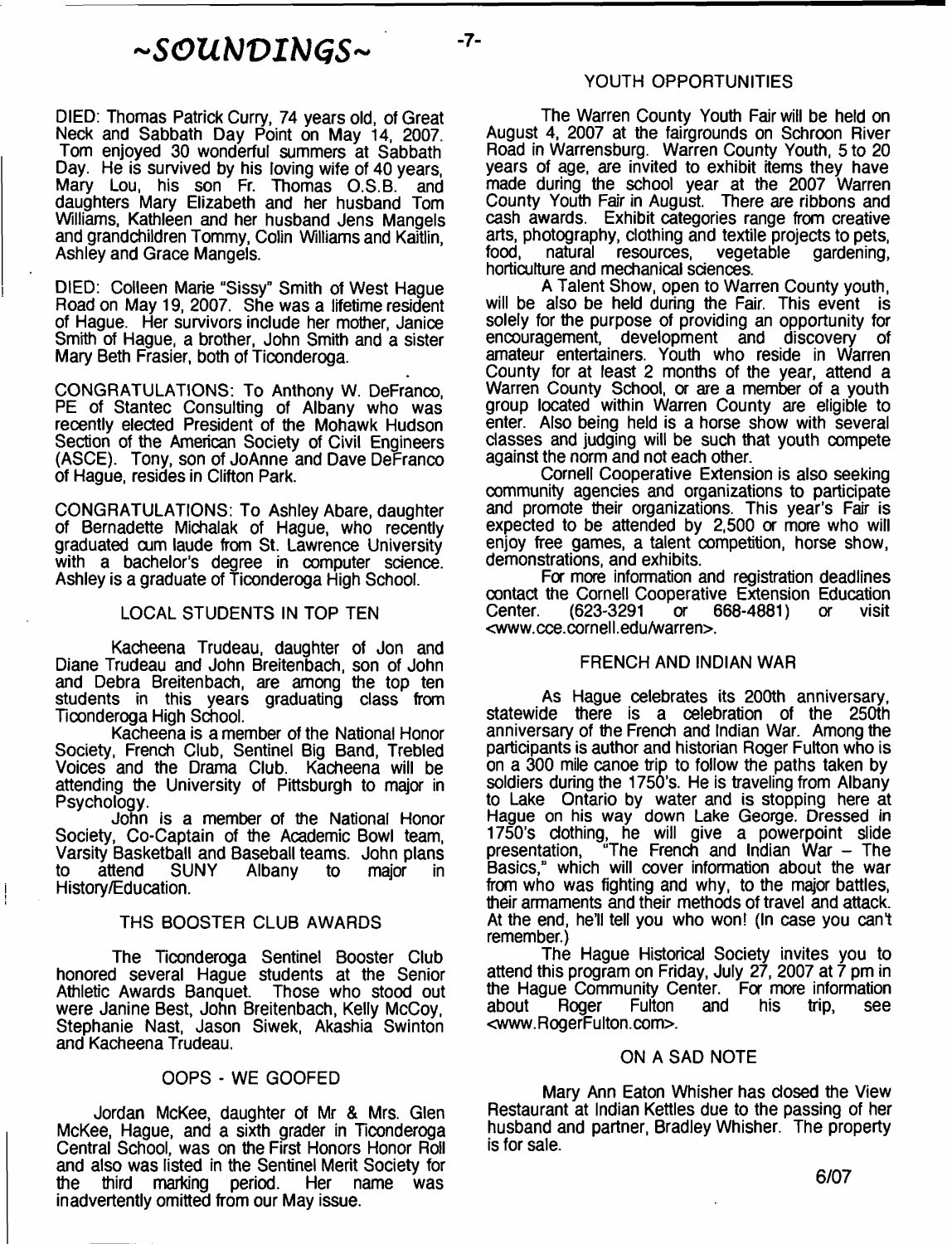#### SILVER BAY SUMMER SERVICES

Summer services will be held at the Helen Hughes Memorial Chapel of the Silver Bay YMCA of the Adirondacks. There will be communion at 8:30 am, choir rehearsal at 9:15 am and worship at 10 am. On June 24th the services will be led by Rev. Bruce Tamlyn, Chaplain but with communion at 7:30 am and worship at 10 am. They will be led by Rev. Tamlyn again on July 1, by Rev. Geoffrey Black on July 8, by Rev Gail Wolling on July 15, by Rev. Bruce Torrey on July 22 and Emp Sunday will be on July 29.

## GRACE MEMORIAL SERVICES

Grace Memorial Chapel at Sabbath Day Point has set the schedule of ministers for their 123rd year. During the first part of the summer, on July 1 - Rev. John Paterson, retired, United Presbyterian Church, Barre, VT; July 8 - Rev. Charlotte Gosselink, retired, United Church of Christ, Kennett Square, PA; July 15 - Rev. Bruce Tamlyn, Chaplain, Silver Bay Association; July 22 - Paul Ingrey, Palm Coast, FL and Silver Bay, NY; July 29 (Communion) - Rev. Deadra<br>Johns Aston. United Presbyterian Church, **Presbyterian** Lawrenceville, NJ.

## Tl FESTIVAL GUILD PROGRAMS

Celebrating its 25th season, the Ticonderoga Festival Guild will inaugurate their popular Tuesday concerts on July 10th with the Wood Tea Company followed by the successful Wednesday Arts Treks programs on July 11th featuring Juggling with Stephen Gratto.

Other Tuesday events are Curbstone Barbershop Chorus on the 17th, Linda Russell, Music from History on the 24th and Adirondack Harper Duo on the 31 st. All evening programs begin at 8 pm under the Tent on the Community Center lawn on Montcalm Street in Ticonderoga. Tickets are \$10.

The Wednesday moming events are held at 10:15 am under the tent and are free. Other Arts Treks events include "The Goose Girl" on July 18th and Linda Russell on the 25th.

For further information, contact Cathie Burdick,<br>Executive Director at 585-6716 or 585-6716 or <[info@ticonderogafestivalguild.org>](mailto:info@ticonderogafestivalguild.org).

## SEMBRICH OPERA MUSEUM

The Marcella Sembrich Opera Museum, 4800 Lake Shore Drive, is open daily through September 15. Hours are 10 a.m. to 12:30 p.m. and from 2 to 5:30 p.m. Admission is by donation.

Several events are also held there including a free film "Ballets Russes" at 7:30 pm on Monday, July The Silver Bay Ensemble at 1:30 pm on Wednesday, July 11 (cost-\$10), a free puppet show "The Legend of Sleepy Hollow" at 10 am on Friday, July 13 at The Sagamore Resort Conference Center, Bolton Landing and a Piano Concert: Duo Scarbo at 7:30 pm on Tuesday, July 17 at the Hyde Collection Art Museum, 161 Warren St., Glens Falls at a cost of \$25.

A Janacek Festival will be held from July 24- 29. Fa further information call 644-9839 or see <http://www.operamuseum.com/calendar.htm>

## POSTCARD PROGRAM ENCORE

- **8**-

"History of Hague Through Postcards", a successful program of the Hague Historical Society, will be given again on July 19, 2007 at 7 pm at the Hague Community Center.

Jules Halm and Dennis McDonough will give their powerpoint presentations highlighting their own postcard collections. In addition, there will be displays of postcards from the Hague, Graphite, Silver Bay and Sabbath Day Point areas in the exhibits of a number of other local collectors. Refreshments will be served and all are invited to attend.

FYI

> LARAC fine art exhibit, 7 Lapham Place, Glens Falls, "ORGANIC EXPRESSIONS", from June 21 through July 28. Hours are Mon - Sat from 10 am - 3pm.

> The Albany International Airport Gallery (on the third floor of the Airport terminal, before the security checkpoint) presents Mohawk Hudson Regional Juried Exhibition through September 30, 2007.

> Mountain Ministries is holding a Christian Conference at Camp Driftwood on Indian Lake from June 30 to July 7. For further information call 518-648-5111.

#### CARTOON MUSEUM

The "Parade of Comic Stars" has come to life at the Ticonderoga Cartoon Museum in the Community Center in Ticonderoga with over fifteen near-life-size cut-out comic images greeting visitors each opening day. Thanks to colorful wooden action figures created by the legendary Arto Monaco of Land-of-Make-Believe fame, plus newer favorites such as Garfield, Snoopy and Spiderman, there is much to see at the popular attraction.

Director Stan Burdick revamped the museum with the "Stars" theme this year to coincide with the "Best Fourth in the North" parade emphasis for the July 4 parade. Favorite comic characters are coming to town. For hours or an appointment, call Stan Burdick at 518-585-7015.

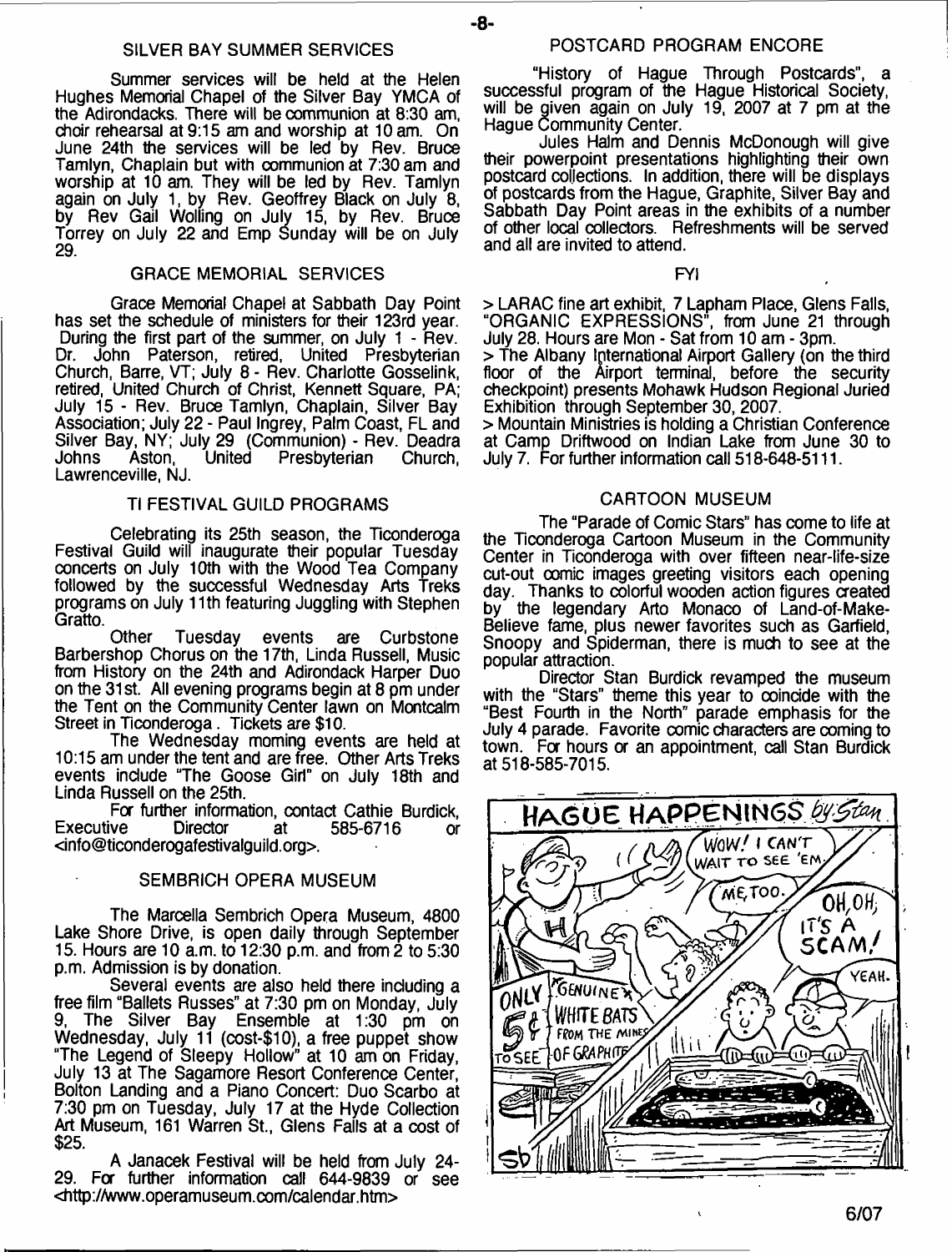Nancy Scarzello's wonderful new book, "Nature Through the .Seasons" is a compilation of articles written for *The Hague Chronicle* from; '2003-2007 with photos and artwork. The book is available at Juniper and The' iHaque Super Market in Haque, Hancock House and Fort Ti Museum Shops in Ticonderoga and Trees in Bolton Landing.

# *N A TlI'K E M fW S by Nancy Wotton Scarzello* Tree Flowers

**It seems funny to me that often we feel we need to travel great distances to take in amazing sights and adventures while some of the best exist in our own backyards. In the last few weeks I have had some pretty neat experiences without having to travel more than 25 minutes from Hague.**

**In the last week of May, I took a Photography Workshop with Carl Heilman II, renowned photographer of the Adirondacks with a special interest in Lake George. You have probably seen his photographs gracing all kinds of advertising, calendars, posters and several beautiful books capturing the beauty of the lake, mountains and the spectacular views of the area. Carl lives in Brant Lake and his workshops take place there and in the surrounding countryside where he willingly shares his passion for the natural beauty of this place, his photographic techniques and secrets for capturing that perfect photo. You can find out more about his work and photography classes on his website <[www.CarlHeilman.com](http://www.CarlHeilman.com)>.**

**Last week I visited the Gull Bay Preserve in Putnam. I wanted to hike to the great blue heron rookery situated there on the preserve while the babies were still in their nests. I hiked in the morning hoping to arrive while they were actively feeding. Lugging my backpack filled with my camera, assorted equipment and tripod (because now I needed ail of that stuff to capture that perfect photol) a mile and a half, the temperature climbed to 80 degrees and deer flies buzzed around my head. I made many stops on the way in to take photos of things that caught my eye: the last of the ladies slippers in bloom, dragonflies perched on lily pads, ferns on ledges and a painted turtle traveling the same trail as I was. I spent about an hour with the herons — just me and the herons and the dragonflies ~ and it was worth every minute. The nests should be occupied for another few weeks so there is still time to visit the birds before they fledge.**

**I also visited the King's Garden at Fort Ticonderoga. This was the earliest in the season I have visited and I found it was a good spur-of-the-moment decision. The many varieties of peonies and early iris were in full bloom and will probably be gone by the time of this printing, but by then the gardens will be bursting with the next blaze of color from the hollyhocks, poppies, delphiniums and the annuals that were all budded up. Hague residents can visit for free so going every couple of weeks throughout the season gives one the opportunity to see the procession of bloom and ever-changing palate of flower color. We bring out of town guests and never tire of repeat visits because there is always something new for us to see.**

**So, what does this have to do with tree flowers? Sometimes the best experiences can be found right outside our own back door. Or we discover something beautiful where we once found annoyance. It is hard to miss all the yellow pollen that has been covering everything in sight. I've spent a lot of time wiping it off the table, porch furniture ~ everywhere we sit or eat. It's floating on the lake, in our boats and making many of us sneeze and wheeze. Very annoying.**



- **9**-

**One evening after dinner I took a walk with my camera. Within a few minutes I had the best photo of the week and the source of the pollen discovered. It comes from the flowers of the white pine tree. A branch hanging low offered a close-up of the new growth near the tip of a branch, and with it were the male flowers covered in pollen, ready to burst and disperse the pale yellow**

**dust into the air to pollinate the female flowers at the ends of new shoots. Both flowers are inconspicuous but we find evidence of their existence all around us.**

**The pollen from the male flowers is obvious, the pink to purplish female flowers drop to the ground when dried and pale ~ we find them in piles in the ground or washed upon the shore where, as children, we scooped them up for pretend breakfast food - they look just like Rice Krispies cereal! The most conspicuous evidence of all this reproductive activity is the pine cones that take two years to develop before they, too, fall to the earth, dropping their seeds and continuing the cycle of nature's design.**

## WEATHER NOTES *Try Jo'Anne 'DeFranco* **May 14 - June 16,2007**

**If we had to sum up the weather for the last thirty days in a few words, it would go something like this: Temperatures up and down like a see-saw, black flies out and gone, not much rain except the yellow kind from the pine trees and geese flying north.**

**From May 16 -19 the temperatures dropped down to the 50's for a daily high. Frost warnings were out for the Adirondacks. Then from May 22 - 27, we began a warming trend reaching a high of 89 on May 25 and 26. It was a great day for a Memorial Day parade - hot and sunny! The seniors did a splendid job with the parade - congratulations!**

**I noted in my journal that black fiies became annoying and biting on May 23. Fortunately the hot streak brought a quick end to the pests. The first week of June was sunny and warm with increasing humidity that sparked occasional thundershowers. On June 4 there was a steady all-day rain. It was much appreciated since the ground was powder dry. The heat returned again from June 5-10 with mostly sunny days. June 11 and 12 it was cloudy and humid. Thunderstorms rolled in during early evening and continued into the night. Again this rain was much needed. Wed., June 13 it was cooler again with a high of 68 and no humidity. June 14 and 15 it was again sunny and pleasant with highs of 78- 82.**

**We observed many flocks of geese heading north this month. Several flocks were in Northwest Bay and I watched them as they nosily got into formation to continue their journey. They flew just above the water, all squawking and jockeying for the best position for the trip. It was quite comical to watch. It reminded me of school children trying to line up at the door of the classroom to go to lunch.**

We are into the longest day of the year now with the **approaching summer solstice on June 21. Make sure you get out and enjoy. It is almost 9 pm before it gets dark. The sun rises early, too, at 5:11 am and sets at 8:38 pm.**